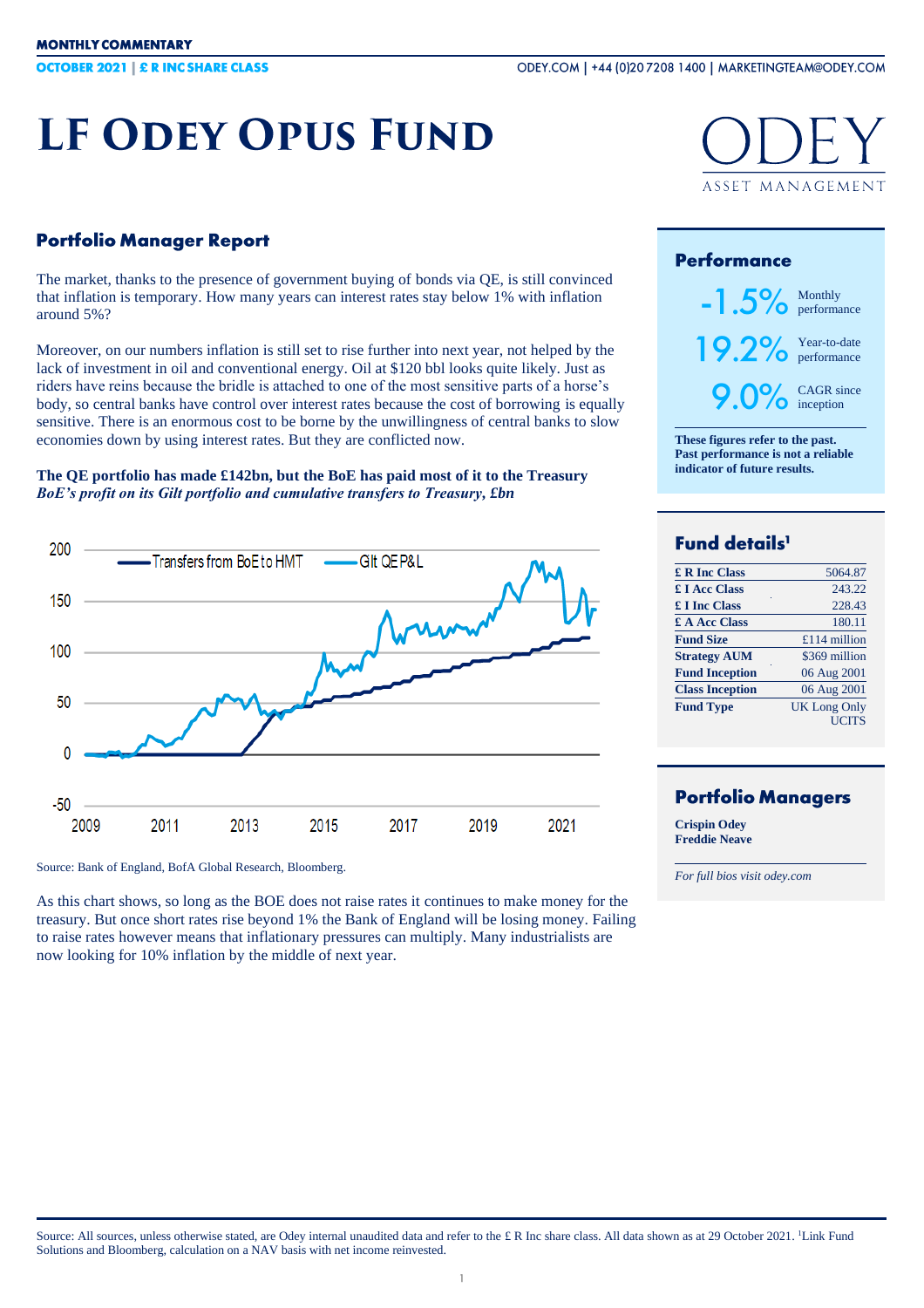Remember one year ago Tim Congdon, on the back of the money supply numbers, was predicting that nominal GNP in the USA would rise by 30% over an 18-month period. Here is the chart which shows so far that nominal GNP is only up 19% from the lows.



#### Source: Bloomberg.

Let's take a recent example of how inflation is waking. The Daily Mail was complaining that paper is 20% of revenues and this year paper prices are up 60%. The Daily Mail usually has profit margins of 15%. This year going forward they will be 3%. But they are going to need to raise cover prices by 12% to get back to normal margins. So, the 12% goes into next year and makes the idea of a one off inflation spurt 'ridiculous remote.'

Similarly take a look at banks. Loan lending needs to increase by 5% year on year to keep lending in real terms flat. Otherwise, the banks are effectively in run off. But lending of 5% should, even without a pick up in the velocity of circulation of money, add some 4.5% to inflation next year. Triple lock means pensions will be running at +5%, minimum wage +6.5%... Next year 5% inflation will be the base. Yes, there will be demand destruction from these price increases but much more likely stagflation. The authorities are at present in charge of the pricing of money. But the Bank of England has only £20 billion left of its £780bn armoury to spend on keeping rates down. The very idea of pouring more money into an economy which is overheating and suffering rampant shortages and price increases defies any logic.

Stock markets are still enjoying the Indian summer afforded by these central bankers. There is as yet nothing to ground share prices and so one watches new stock market records being set each day. Until the bond market, forced from its QE, gets to pricing in the inflation coming, the bulls are in charge.

We have recently been looking into the oil palm plantations in Malaysia and Indonesia with interest. They have a bad name because the forests, especially of Indonesia, once cut down were farmed for palm oil. However, there is now great protection and rightly, of the forests. Palm oil's obloquy was solely because it was the crop of choice of these forest destroyers because it was just so profitable. Palm oil makes the farmer \$7500 per hectare when exported. The government takes \$1500 so is very happy. Operating costs are about 45% of revenues, so profits are around \$2500 per hectare. Interestingly the plantations can create their own electricity from burning the husks of the fruit and, learning from the nationalisation of the industry when Sularto took over in the late 60's, they encourage small plantation owners to grow palm oil around the edges of their plantations. They provide them with schools, free electricity and help sell the harvest for them. Never have I seen a system so well suited to survive, nor one which is now so ESG friendly and entirely renewable. These companies are attractively priced partly because in the min teen years they stupidly reduced their fertilizer and potash inputs and suffered, 3 years later, large reductions in productivity. These inputs have almost doubled in the last 12 months but palm oil tends to trade in line with oil and these inputs account for 8% of revenues.

The UK market remains completely unloved. Whilst interest rates and bond yields are where they are, nothing will change. However, such is the bubble of the last few months, that elsewhere even before interest rate rises, many shares are now ridiculously valued. Tesla has joined the immortals. If Tesla achieves everything it can, by 2030 it will have sales of \$500bn up from \$50bn today and margins of 8% or \$40billion. At \$1.2trilion it is on 30x pre-tax 2030 numbers. That is priced for perfection. However, it reflects merely that when money is mispriced, there are consequences to be found, everywhere.

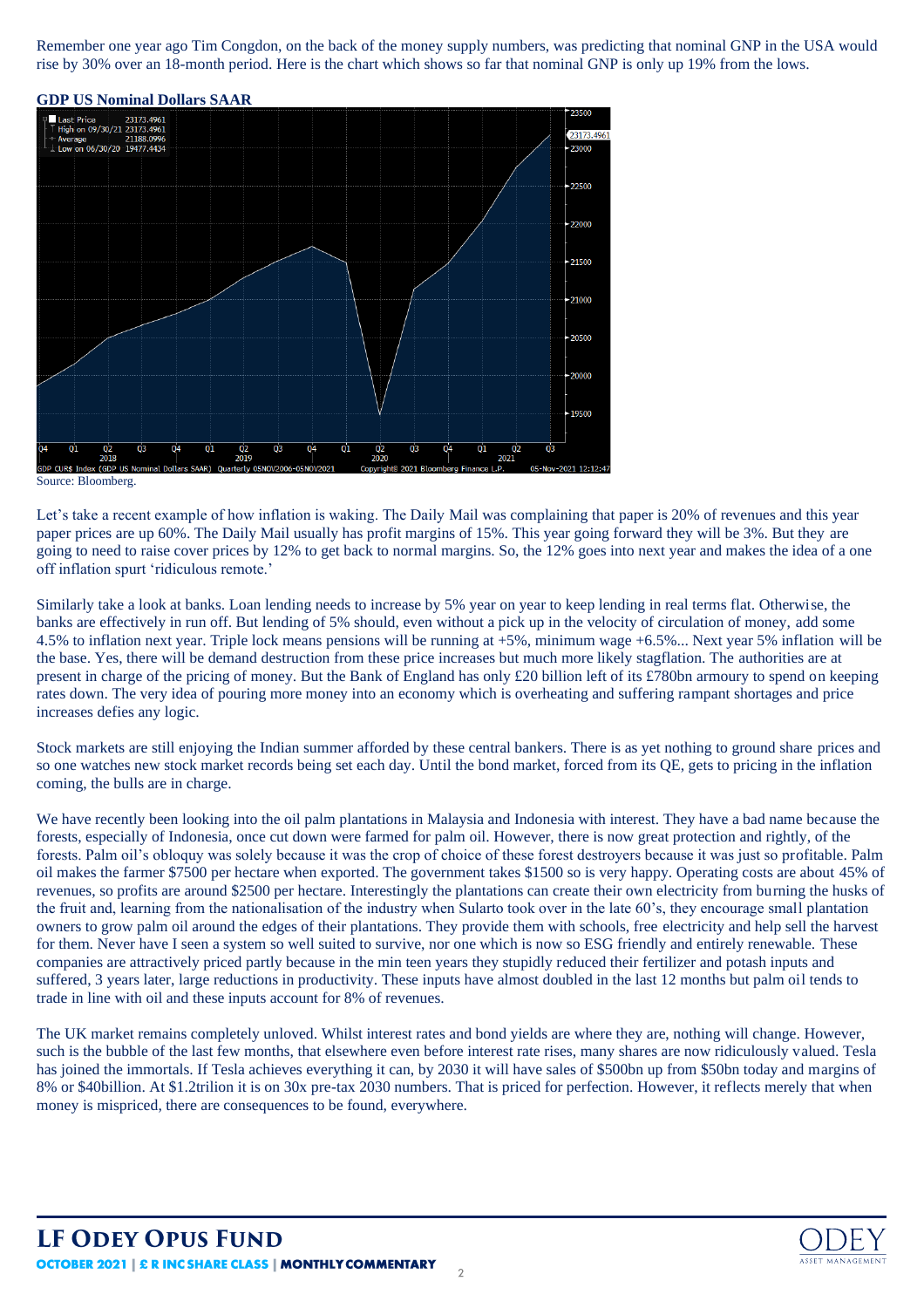Remember 5% inflation is where the real economy starts from, next year. Companies like DMGT will be playing catch up but not as badly as the BOE will need to. The BOE committee has already said that it will not be looking to commodity price rises but to wage increases to determine whether this inflation is dangerous. This looks back to past moments when commodity prices were rising, 2005, 2008, 2011/12 and it was wrong to put up rates. But this time globalisation is waning, investment is rising, and wage gains are already twice their average of the past. There is now quite some volatility in these longer dated bonds. That volatility does not sit with yields as low as they are in a world where inflation is still accelerating and way higher.

All asset classes are priced off interest rates and whilst rates remain low, asset prices are safe, but it feels that the Minsky moment, when markets no longer trust the authorities, is getting very close.

— *Crispin Odey*

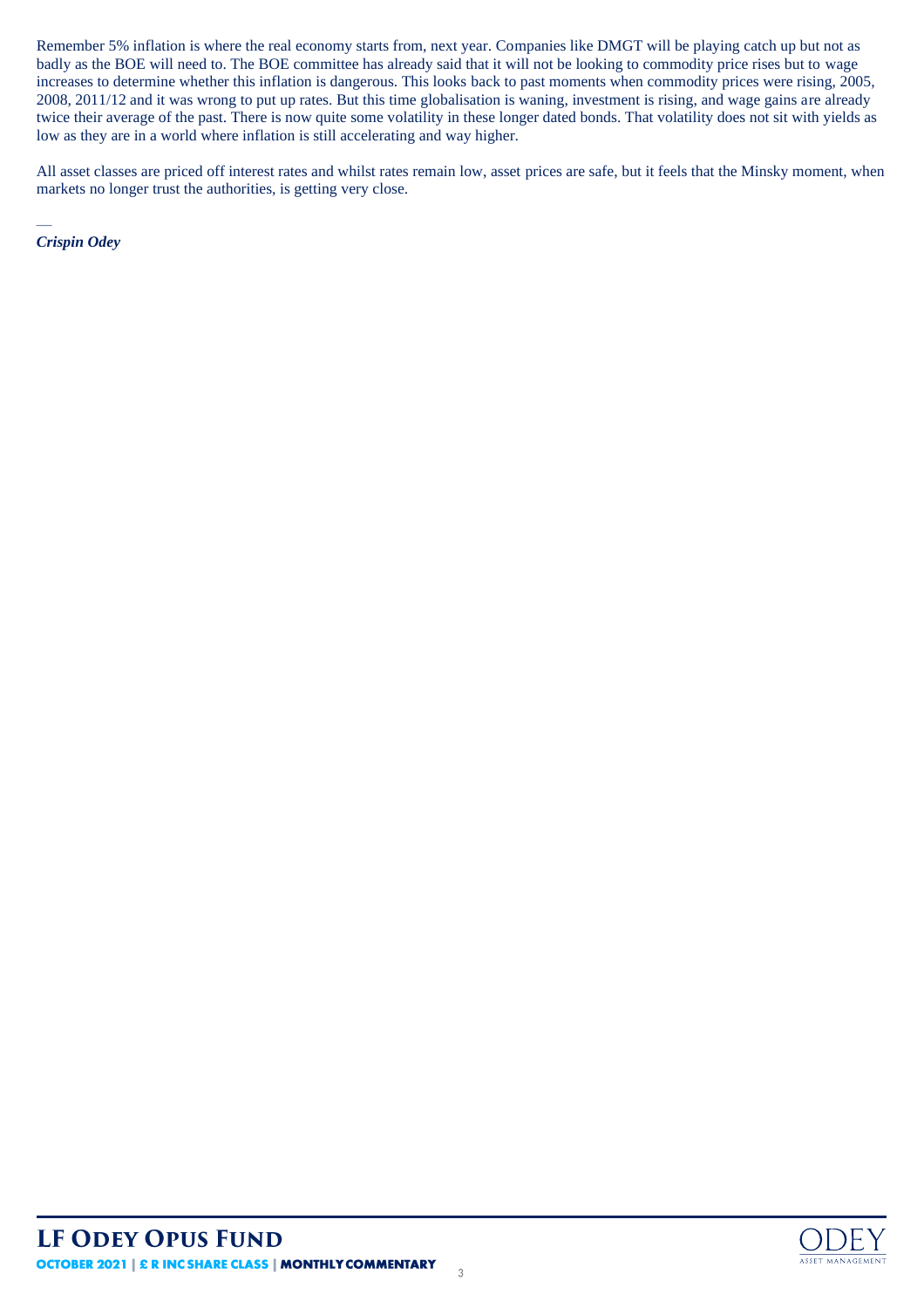# **LF ODEY OPUS FUND**



### **Performance**

|                                |        | 1-month 3-month | 1-year | 3-year  | 5-year  |      | <b>Since</b><br><b>YTD</b> inception since inc. | <b>CAGR</b> |
|--------------------------------|--------|-----------------|--------|---------|---------|------|-------------------------------------------------|-------------|
| <b>Fund</b>                    | $-1.5$ |                 | 34.2   | 12.8    | 31.6    | 19.2 | 469.9                                           | 9.0         |
| <b>MSCI Daily TR Net World</b> | 3.9    | 5.3             | 32.5   | 54.0    | 82.8    | 19.1 | 351.4                                           |             |
| <b>Relative</b>                |        | $-2.6$          | 17     | $-41.2$ | $-51.2$ |      | 18.6                                            | 1.3         |

#### **DISCRETE YEARLY PERFORMANCE**

| l-vear to                      | 31 Oct 17 | 31 Oct 18 | 31 Oct 19 | <b>30 Oct 20</b> | 29 Oct 21      |
|--------------------------------|-----------|-----------|-----------|------------------|----------------|
| <b>Fund</b>                    |           | 12.3      | $-9.1$    | $-7.6$           | 34.2           |
| <b>MSCI Daily TR Net World</b> | 12.9      |           |           | 4.4              | 32.5           |
| <b>Relative</b>                | $-9.1$    |           | $-20.4$   | $-12.0$          | $\mathbf{1}$ . |

#### **MONTHLY PERFORMANCE SINCE INCEPTION**

|      | Jan    | <b>Feb</b> | <b>Mar</b> | Apr    | <b>May</b> | Jun    | Jul    | Aug     | <b>Sep</b> | <b>Oct</b> | <b>Nov</b> | <b>Dec</b> | <b>YTD</b> | <b>Index</b><br>$\mathbf{YTD}^2$ |
|------|--------|------------|------------|--------|------------|--------|--------|---------|------------|------------|------------|------------|------------|----------------------------------|
| 2021 | 0.2    | 5.9        | 6.3        | 3.6    | 2.1        | $-1.4$ | $-1.4$ | 3.0     | 1.3        | $-1.5$     |            |            | 19.2       | 19.1                             |
| 2020 | $-6.6$ | $-5.0$     | $-9.8$     | 10.0   | 0.6        | $-0.9$ | $-2.3$ | 0.9     | $-2.8$     | $-0.9$     | 9.2        | 3.0        | $-6.3$     | 12.3                             |
| 2019 | 5.5    | $-3.3$     | 1.0        | 2.0    | 0.6        | 4.0    | 4.8    | $-8.3$  | $-0.6$     | $-2.0$     | 1.5        | 9.5        | 14.4       | 22.8                             |
| 2018 | $-1.6$ | 0.1        | $-1.9$     | 8.1    | 4.2        | 1.7    | 0.3    | $-1.5$  | 4.1        | $-3.9$     | $-3.6$     | $-8.5$     | $-3.6$     | $-3.0$                           |
| 2017 | 1.2    | 2.0        | $-1.0$     | $-2.0$ | 3.3        | $-2.7$ | $-0.3$ | 3.6     | $-2.6$     | 1.9        | $-0.3$     | 3.2        | 6.1        | 11.8                             |
| 2016 | $-2.2$ | $-0.3$     | $-2.5$     | $-1.4$ | $-0.3$     | 3.2    | 3.9    | $-1.1$  | 1.1        | 3.3        | $-3.8$     | 4.7        | 4.3        | 28.2                             |
| 2015 | 2.5    | 1.0        | 2.6        | $-3.8$ | 3.5        | $-4.6$ | 1.2    | $-4.3$  | $-2.0$     | 2.8        | 1.7        | $-0.2$     | $-0.2$     | 4.8                              |
| 2014 | $-2.9$ | 6.4        | $-2.7$     | $-2.8$ | 3.3        | $-1.3$ | $-1.9$ | 2.1     | $-0.8$     | $-0.1$     | 6.0        | 1.6        | 6.6        | 11.5                             |
| 2013 | 10.8   | 3.1        | 1.2        | $-0.1$ | 6.1        | $-4.9$ | 5.3    | $-3.0$  | 2.9        | 4.3        | $-0.3$     | 0.7        | 28.3       | 24.3                             |
| 2012 | 6.8    | 6.6        | $-0.5$     | $-3.1$ | $-6.4$     | 1.6    | 1.4    | 2.7     | 3.0        | 2.0        | 3.0        | 2.6        | 20.7       | 10.7                             |
| 2011 | 3.1    | 2.4        | $-1.3$     | 2.9    | $-0.9$     | 0.7    | $-6.5$ | $-12.4$ | $-5.6$     | 11.0       | $-7.7$     | 1.2        | $-14.2$    | $-4.8$                           |
| 2010 | $-3.7$ | 3.9        | 8.4        | $-1.3$ | $-7.8$     | $-1.6$ | 3.6    | $-5.7$  | 7.0        | 2.6        | 0.1        | 6.7        | 11.4       | 15.3                             |
| 2009 | $-8.4$ | $-6.1$     | 2.6        | 20.6   | 1.6        | $-2.9$ | 7.6    | 12.0    | 5.5        | $-8.3$     | $-1.8$     | 1.4        | 21.8       | 15.7                             |
| 2008 | $-6.2$ | 5.6        | 0.0        | 1.7    | 1.1        | $-7.1$ | $-4.5$ | 3.9     | $-13.2$    | $-7.5$     | 6.4        | 9.5        | $-12.1$    | $-17.9$                          |
| 2007 | $-0.5$ | 0.9        | 3.7        | 4.9    | 5.2        | $-1.9$ | $-2.0$ | $-2.4$  | 4.9        | 1.5        | $-3.1$     | 4.2        | 15.9       | 7.2                              |
| 2006 | 3.8    | 1.2        | 2.9        | 2.9    | $-9.5$     | 0.8    | 0.9    | $-0.3$  | $-0.8$     | 2.2        | 1.1        | 3.1        | 8.1        | 5.4                              |
| 2005 | 0.6    | 5.3        | 0.9        | $-4.1$ | $-1.4$     | 3.0    | 5.6    | 1.6     | 2.2        | $-3.0$     | 4.0        | 2.9        | 18.6       | 22.5                             |
| 2004 | 2.0    | $-0.5$     | 1.5        | $-0.3$ | $-2.1$     | 1.6    | $-1.2$ | 0.8     | 0.3        | 2.1        | 5.8        | 0.6        | 10.8       | 6.7                              |
| 2003 | $-0.5$ | $-0.8$     | $-2.0$     | 9.8    | 7.1        | 0.5    | 5.0    | 2.9     | 4.9        | 2.3        | 2.0        | 0.9        | 36.4       | 19.9                             |
| 2002 | 1.2    | 1.4        | 3.9        | 8.1    | 1.4        | $-4.0$ | $-6.0$ | 5.4     | $-6.1$     | 5.3        | 4.4        | 0.2        | 15.1       | $-27.6$                          |
| 2001 |        |            |            |        |            |        |        | $-1.7$  | $-9.3$     | 1.5        | 6.8        | $-0.6$     | $-4.1$     | $-8.0$                           |

# **Fund details'**

| £ R Inc Class          | 5064.87             |
|------------------------|---------------------|
| <b>£ I Acc Class</b>   | 243.22              |
| £ I Inc Class          | 228.43              |
| £ A Acc Class          | 180.11              |
| <b>Fund Size</b>       | £114 million        |
| <b>Strategy AUM</b>    | \$369 million       |
| <b>Fund Inception</b>  | 06 Aug 2001         |
| <b>Class Inception</b> | 06 Aug 2001         |
| <b>Fund Type</b>       | <b>UK Long Only</b> |
|                        | <b>UCITS</b>        |
| <b>Comparators</b>     | Primary: MSCI       |
|                        | Daily TR Net World  |
|                        | <b>GBP</b>          |
| <b>Base Currency</b>   | £                   |

# Live fund dashboard

Get the latest fund information on the odey.com fund dashboard (registration required)

View dashboard on odey.com >

## **Important information**

#### **These figures refer to the past. Past performance is not a reliable indicator of future results.**

This document is a marketing communication. Before subscribing please read the prospectus and the KIID, available at odey.com. The performance calculation shown is based on the GBP share class. If the past performance is shown in a currency which differs from the currency of the country in which you reside, then you should be aware that your performance may increase or decrease as a result of currency fluctuations.

# **Fund team and contact details**

## **PORTFOLIO MANAGERS**

**Crispin Odey Freddie Neave**

#### **ENQUIRIES**

T: +44 (0)20 7208 1400 E: marketingteam@odey.com W: odey.com

*For full bios visit odey.com*

Odey Asset Management, 18 Upper Brook Street, London W1K 7PU

Note: Link Fund Solutions Ltd appointed Authorised Corporate Director in 2006. Allocation figures are taken at close of business whereas Fund performance is taken at 12pm. Equity exposure includes all equity related instruments. Currency exposure relates to exposure of all assets held by the fund including any forward currency positions. Equity exposure as classified by GICS.

Source: All sources, unless otherwise stated, are Odey internal unaudited data and refer to the £R Inc share class. All data shown as at 29 October 2021. 'Link Fund Solutions and Bloomberg, calculation on a NAV basis with net income reinvested – the share class prices refer to NAV per share. <sup>2</sup>MSCI Daily TR Net World.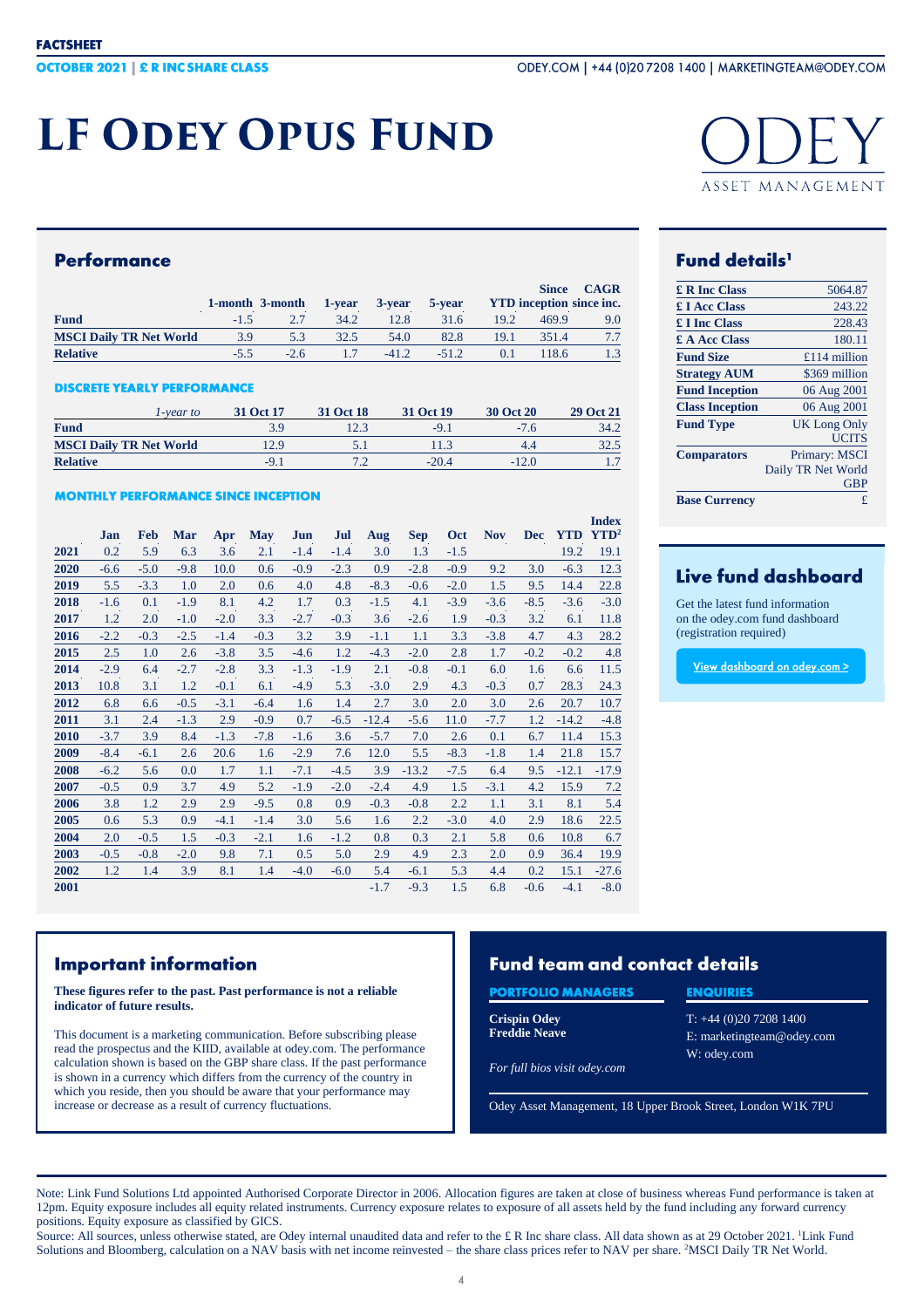**Equity exposure by sector** Fund Index 25% 20% 15%  $10%$  $5%$  $0%$ Financials Cons. Disc. Cons. Stap.  $M$ aterials Industrials  $\ensuremath{\mathsf{IT}}\xspace$ **Real Estate Health Care**  $Cash$ Energy  $Comms$ 

# Equity exposure by geography



# Top ten holdings as percentage of NAV

|                         | <b>Notional Exposure</b> |
|-------------------------|--------------------------|
| <b>MAN GROUP PLC</b>    | 9.7%                     |
| <b>SLC</b> Agricola     | 7.6%                     |
| <b>Aker BP</b>          | 6.2%                     |
| Pendragon               | 4.8%                     |
| <b>Currys</b>           | 4.7%                     |
| <b>Jadestone Energy</b> | 4.6%                     |
| <b>BT</b>               | 4.5%                     |
| <b>Barclays</b>         | 4.4%                     |
| <b>Barrick Gold</b>     | 3.5%                     |
| Leopalace21             | 3.1%                     |

## **Currency exposure**



## **Statistics**

|                           | 1-year | 3-year | 5-year | <b>Inception</b> |
|---------------------------|--------|--------|--------|------------------|
| <b>Fund annual s.dev.</b> | 37.2   | 35.6   | 28.5   | 19.8             |
| Index annual s.dev.       | 11.8   | 14.7   | 12.3   | 14.7             |
| <b>Alpha</b>              | 4.0    | 1.3    | 0.8    | 0.5              |
| Beta                      | 0.5    | 0.8    | 0.8    | 0.8              |
| <b>Correlation</b>        | 0.2    | 0.3    | 0.4    | 0.6              |
| <b>Sharpe Ratio</b>       | 1.8    | 0.7    | 0.7    | 0.6              |
| <b>Information Ratio</b>  | 1.2    | 0.3    | 0.2    | 0.3              |
| <b>Tracking Error</b>     | 38.7   | 33.8   | 26.7   | 16.5             |

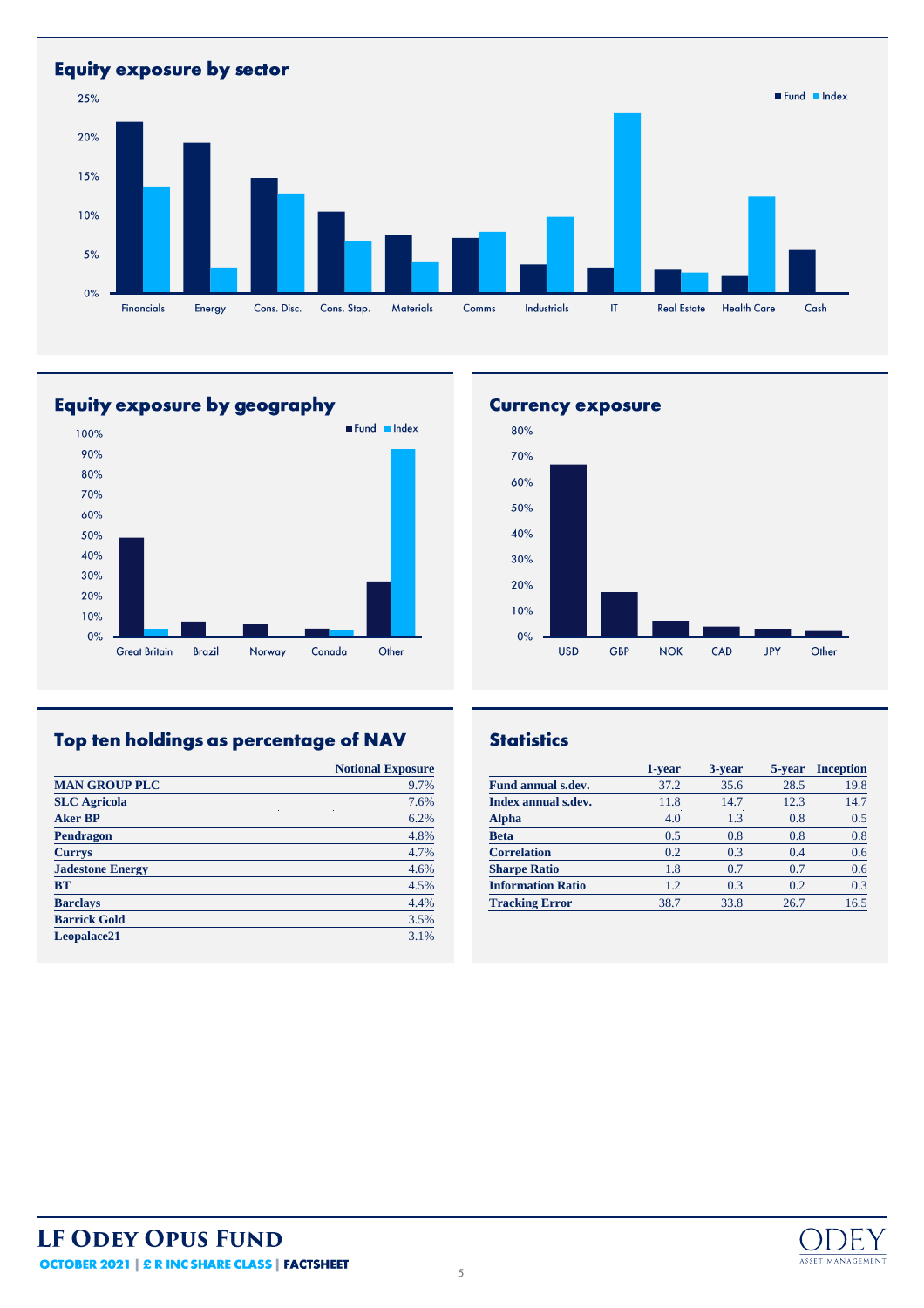# **Investment objective and policy**

The LF Odey Opus Funds ('The Fund') aims to achieve long-term capital growth primarily through investment in quoted equity and fixed interest stocks throughout the world.

#### **APPROACH**

The Fund is a return seeking long-only equity strategy harnessing Crispin Odey's expertise and the significant research resource at Odey. The Team uses an assessment of economic events to determine asset allocation and detailed fundamental research to select and size individual positions. The Fund is built without reference to a formal benchmark and invests mainly in Developed Markets.

#### **RISK CONSIDERATIONS**

This Fund has considerable latitude over its asset allocation and may own sophisticated instruments such as futures and options for efficient portfolio management. The performance stream is likely to be volatile and the Fund is suitable only for investors who have a long time horizon (>5 years) and can tolerate risk. Investors may not get back all the money invested and an investment in this Fund should only form part of an investor's total portfolio. Investors should discuss the suitability of this Fund with their professional adviser.

## **Investor information**

| <b>Share classes</b>     | £R, $E I$ (Acc. & Inc.), $E A$                    | <b>Minimum investment</b>   | $T \t1.000,000$ , 'R' & 'A' £5,000                  |
|--------------------------|---------------------------------------------------|-----------------------------|-----------------------------------------------------|
| <b>Trade date</b>        | Daily                                             | <b>Dividends</b>            | Income and Accumulation share classes available     |
| <b>Dealing</b>           | Forward to 12pm                                   | <b>Authorised Corporate</b> | <b>Link Fund Solutions Ltd</b>                      |
|                          |                                                   | Director (ACD)              |                                                     |
| <b>Valuation</b>         | 12 <sub>pm</sub>                                  | <b>Auditor</b>              | Ernst & Young LLP                                   |
| <b>Front end fee</b>     | Up to $5\%$                                       | <b>Depositary</b>           | The Bank of New York Mellon (International) Limited |
| <b>Ongoing charge</b>    | R 1.75%, I 1.25%, A 2.00%                         | <b>Price reporting</b>      | Prices published daily on www.odey.com, Bloomberg   |
|                          |                                                   |                             | and by other third party data providers.            |
| <b>Investment</b>        | R 1.39%, I 0.89%, A 1.64%                         | <b>ISIN</b>                 | 'R' GB00B1JMNF99 'I' Acc GB00B54RK123.              |
| management fee           |                                                   |                             | 'I' Inc GB00B717BM70, 'A' GB00B87YPX87              |
| <b>Anti-dilution fee</b> | My apply up to 0.75% to NAV on subs/reds if large | <b>SEDOL</b>                | 'R' B1JMNF9, 'I' Acc B54RK12,                       |
|                          | deals (typically $>5\%$ ) occur                   |                             | 'I' Inc B717BM7, 'A' B87YPX8                        |
|                          |                                                   |                             |                                                     |

## **Important information**

**This is a marketing communication and it is not intended to be viewed as a piece of independent investment research**.

© 2021 Odey Asset Management LLP ("OAM") has approved this communication which is for private circulation only, and in the UK is directed to persons who are professional clients or eligible counterparties for the purposes of the Conduct of Business Sourcebook of the Financial Conduct Authority of the United Kingdom (the "FCA"). It does not constitute an offer to sell or an invitation to buy or invest in any of the securities or funds mentioned herein and it does not constitute a personal recommendation or investment taxation or any other advice. The tax treatment of an investment in any of the securities or funds mentioned herein depends on the individual circumstances of each investor and may be subject to change in the future. The information and any opinions have been obtained from or are based on sources believed to be reliable, but accuracy cannot be guaranteed. The capital you invest is at risk and you may lose some or all the money you invest. Past performance does not guarantee future results and the value of all investments and the income derived therefrom can decrease as well as increase. Investments that have an exposure to currencies other than the base currency of the Fund may be subject to exchange rate fluctuations. This communication and the information contained therein is a financial promotion for the purposes of the Financial Services and Markets Act 2000 of the United Kingdom and the rules of the FCA. The distribution of this communication may, in some countries, be restricted by law or regulation. Accordingly, anyone who comes into possession of this communication should inform themselves of and observe these restrictions. OAM is not liable for a breach of such restrictions or for any losses relating to the accuracy, completeness or use of information in this communication, including any consequential loss. The LF Odey Opus Fund is a sub-fund of LF Odey Investment Funds, an investment company with variable capital incorporated in England and Wales and authorised by the FCA. Please always refer to the Fund's prospectus and relevant key investor information document(s) before you invest. The Fund's prospectus and key investor information documents are available in English and may be obtained at odey.com. OAM whose company No. is OC302585 and whose registered office is at 18 Upper Brook Street, London W1K 7PU, is authorised and regulated by the FCA.